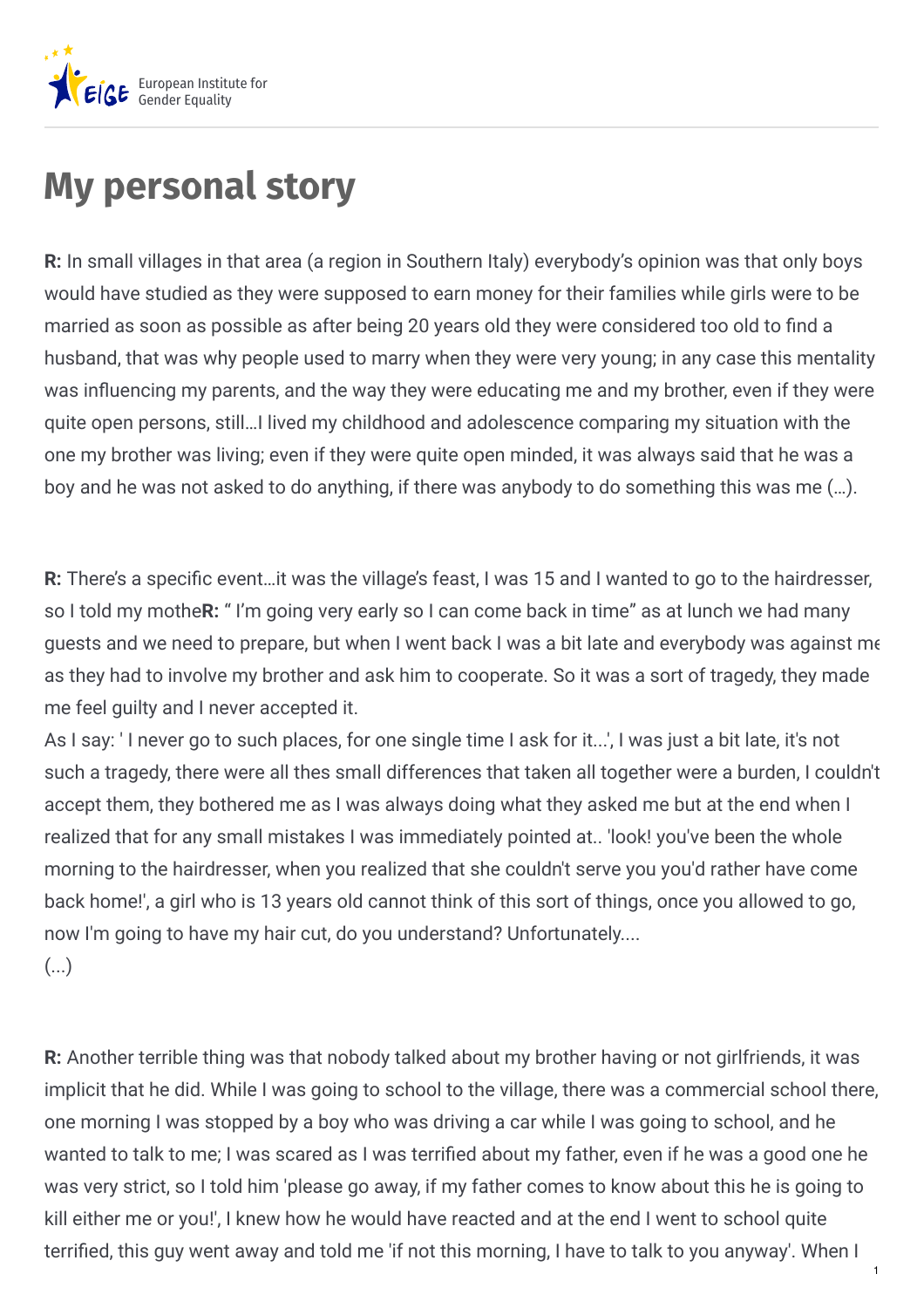went back home at lunch my parents already knew about it, that this guy had stopped me in the street, I went there quietely and sat to have lunch and I realized that there was my father, who usually was not there at lunch and my mother told me 'with whom did you talk today?', 'what do you mean? with the ones I talk to everyday', I answered and then my father said 'Look, I know everything, you'd better avoid to say that you did not talk to anybody, a boy came by car and stopped you' etc... I was astonished, then he told me it was one of the teachers who was his friend who had seen and immediately told him, so this is one event; this guy continued to go round our house by car, he was a bit older than me, as there was a roundabout, as he hoped to see me and to meet me, so one day I was upstairs with my grandparents and we had been talking for I while, I was lying in bed as I said my grandmother was paralysed and so I was lying in bed beside her at a certain point my father was coming back from the fields and he saw him, he saw his car, and probably thought 'she is upstairs, that's for sure, and she is probably staring at him by the window and she agrees with...'. Then he came upstairs and entered my grandma's room, he thought of I was pretending to sleep and he slapped me, and my grandfather tried to stop him and said 'what do you want? why are you doing this?' Knowing my father, he was not the one who was used at beating his children, he never beat us, that was the first and only time he slapped me and he answered: 'it's because she was at the window and there is this guy going around and I don't want to have such situations...' , then my grandfather told him: 'Listen, she had been lying in bed with us the last hour and a half', then he was hurt and told me 'I'm sorry, please forgive me, but I saw this guy going around and I was disppointed so before going and take him, I came to you, I believed you were at the window'. Can you understand?

Unfortunately in those small villages people behaved like that, as it happened that they thought it was a bad thing if a boy was going round a girl's house, as neighbours and people would have talked about that, people are very gossipy… "look that boy is engaged with her" and in 3 days you found yourself already engaged and in need to marry without any reasons. This was the enormous difference between a boy and a girl, and it was really tough, as I am someone who never accepted this subordination of women, neither when I was a teenager or as an adult; when I was 18 I married but I never accepted to be subjected as I thing people have to be treated in an equal way, women and men, you need to respect them as persons.

As I had my parents' example, in spite of living in such a small village at those times, they were always respecting each other, both of them they were working to support their family and to do things together, I never saw them arguing, or my father telling my mother ' you have to do this and that', never, and it was something I always admired, they were really united for carrying on their family. And that's it.

**I:** Did any of them have the lead when taking decisions or?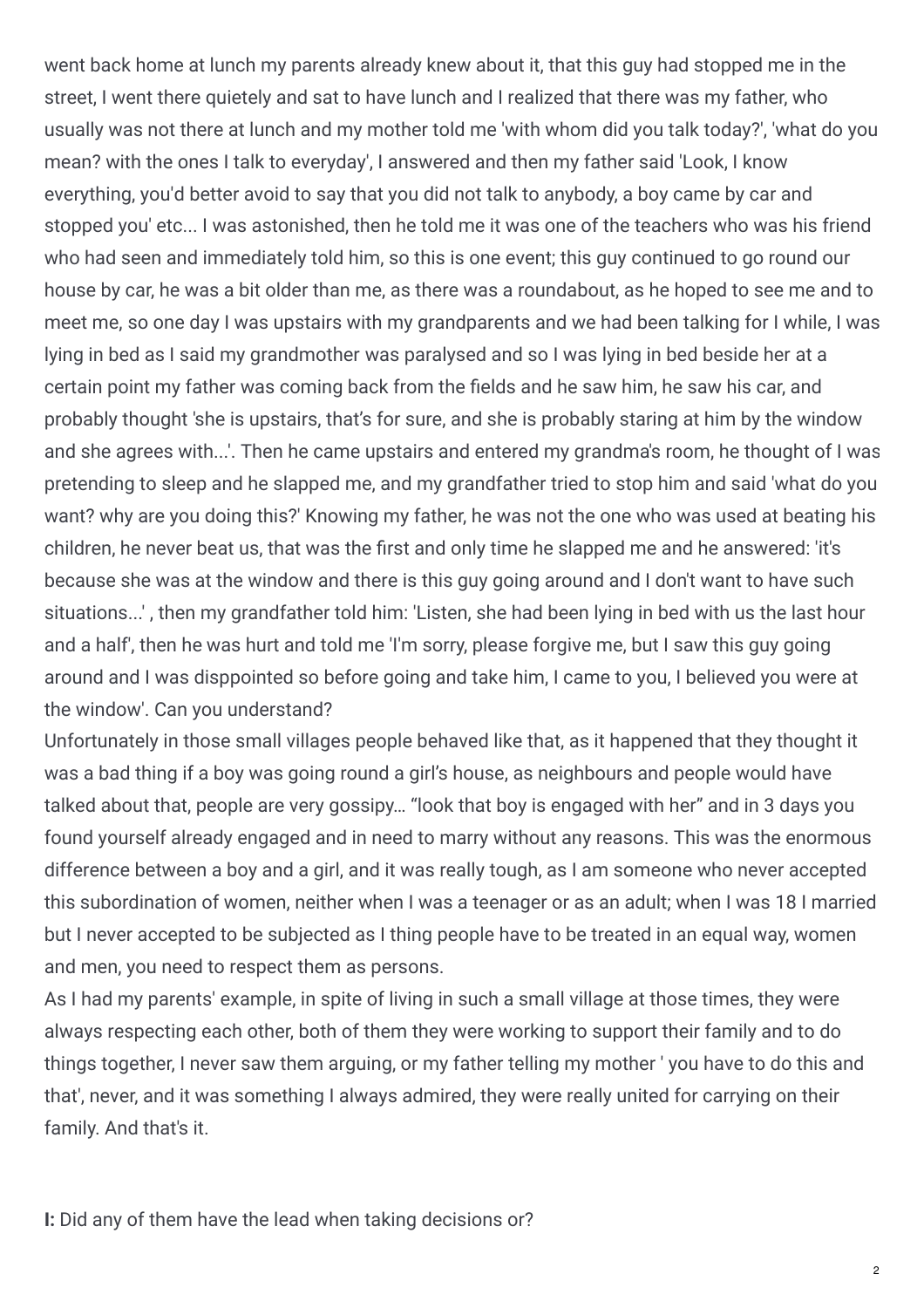**R:** No, absolutely, my father was a very intelligent person, very talented in many things he did. He was one of the first to buy a car in that village, one of the first who bought a tractor and had quite a big cowshed and hired farmers, he tried many things, went to war and then he migrated to (name of a foreign country) to find his way in life, he stayed there for a while and then he said it wasn't soemthing for him and he preferred to be close to his family and do something in his own country, well he actually managed to do something there too, but ... anyway any of them was leading, in any decisions they had to take they talked and they always decided together, and this was really something I liked in my family.

**I:** So you think this way of upbringing their children was a result of the social context and the culture more than something they really believed in as individuals?

**R:** Yes, for sure it was the context where they lived and I have to tell you that when I married the first thing he told me when he came to (name of the city) and visited me, as I made a radical change, from such a small village, and the first thing he told me was 'whatever problem you may have, both economically and with your husband, you have to be aware that you're backed by your own family' without meaning that they wanted to intervene in our relationship but to let me know that in case of troubles I had a family to rely on.

## **Italian**

I : Possiamo partire con l'intervista, ti chiedo di confermarmi l'autorizzazione a registrare

 $R : S$ ì.

I : Come lettera di consenso allegata e partiamo con il racconto della prima storia, relativa alla tua vita in cui appunto ti domando di descrivermi una situazione o un contesto, una serie di eventi nei quali pensi che il fatto di essere stata una donna abbia avuto un'influenza determinante.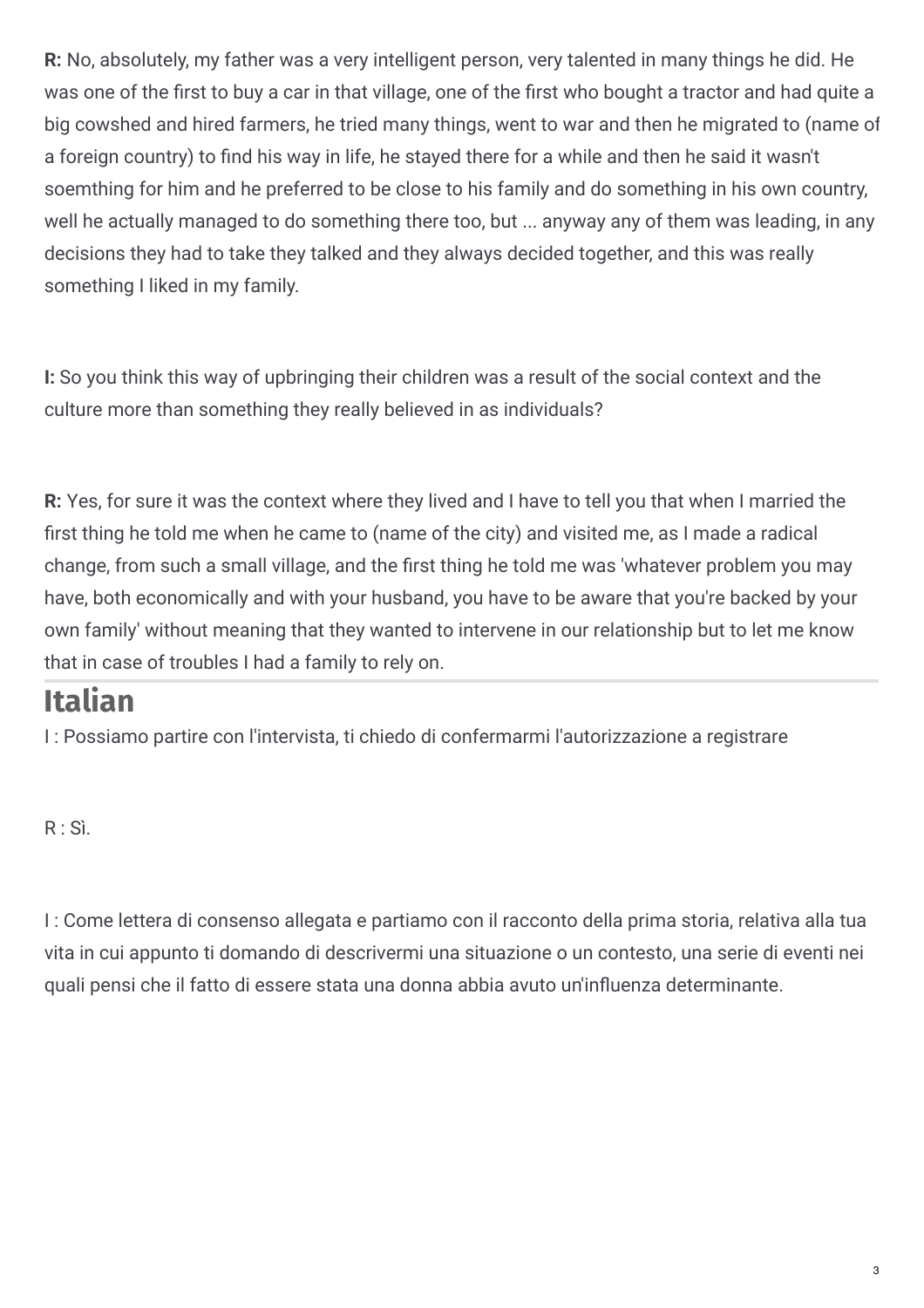R : Ok, io sono nata in un paesino della (nome della regione, Sud Italia), prettamente agricolo, da due genitori che comunque lavoravano tutti e due e avevano una mentalità per quel periodo abbastanza aperta, perché lavorava sia mio padre che mia madre e nell'educazione dei figli non hanno avuto questo schema, come di solito c'era in quel paesino, nei paesini della zona, che si pensava che solo il figlio maschio potesse studiare perché doveva mantenere la famiglia e le femmine si tendeva a pensare solo a farle sposare al più presto possibile perché arrivate a vent'anni erano già definite delle persone che magari non avevano più l'opportunità di trovare un marito, per questo ci si sposava molto giovani; però questa mentalità, anche se loro erano abbastanza aperti, un po' influiva lo stesso nell'educazione, in tante altre cose, io ho vissuto la mia infanzia e la mia adolescenza confrontandomi sempre con mio fratello, perché pur avendo la mentalità aperta veniva fuori sempre che lui era un maschio e determinate cose non le faceva, che se c'era da fare qualcosa ero sempre io, anche se avevo qualche anno in più di lui, anche le piccole cose non gli venivano chieste quasi mai; per esempio eravamo in casa, avevo fatto dei lavori, c'era da andare al forno a prendere il pane e mia mamma mi diceva: "vai a prendere il pane" e io ribadivo: "ma scusa manda lui perchè sta sempre senza far niente, io è da stamattina che faccio delle cose..."

## I : Lavori domestici?

R : Sì e aiutare in casa perché c'era mia nonna che era a letto paralizzata, avevano questa trattoria e c'era sempre da fare o c'era da servire al banco o c'era da fare altre cose dopo la scuola questo, per cui quando arrivano le sei e mezza di sera diceva: "vai a prendere il pane!", allora gli dicevo: "manda (nome del fratello)" e lei rispondeva: "ma no ma no vai tu" e io mi arrabbiavo per questa cosa qui, perché vedevo delle differenze, cioè che a lui non veniva chiesto mai niente, essendo un maschio andava sempre dietro a mio padre, quando andava in campagna, avevamo questa casa in campagna e c'erano dei fattori che gestivano questa cosa e lui andava con mio padre e la sera quando tornava aveva fatto già qualcosa, invece lui era andato per divertirsi, un ragazzino...

I : Ma non lavorava quindi?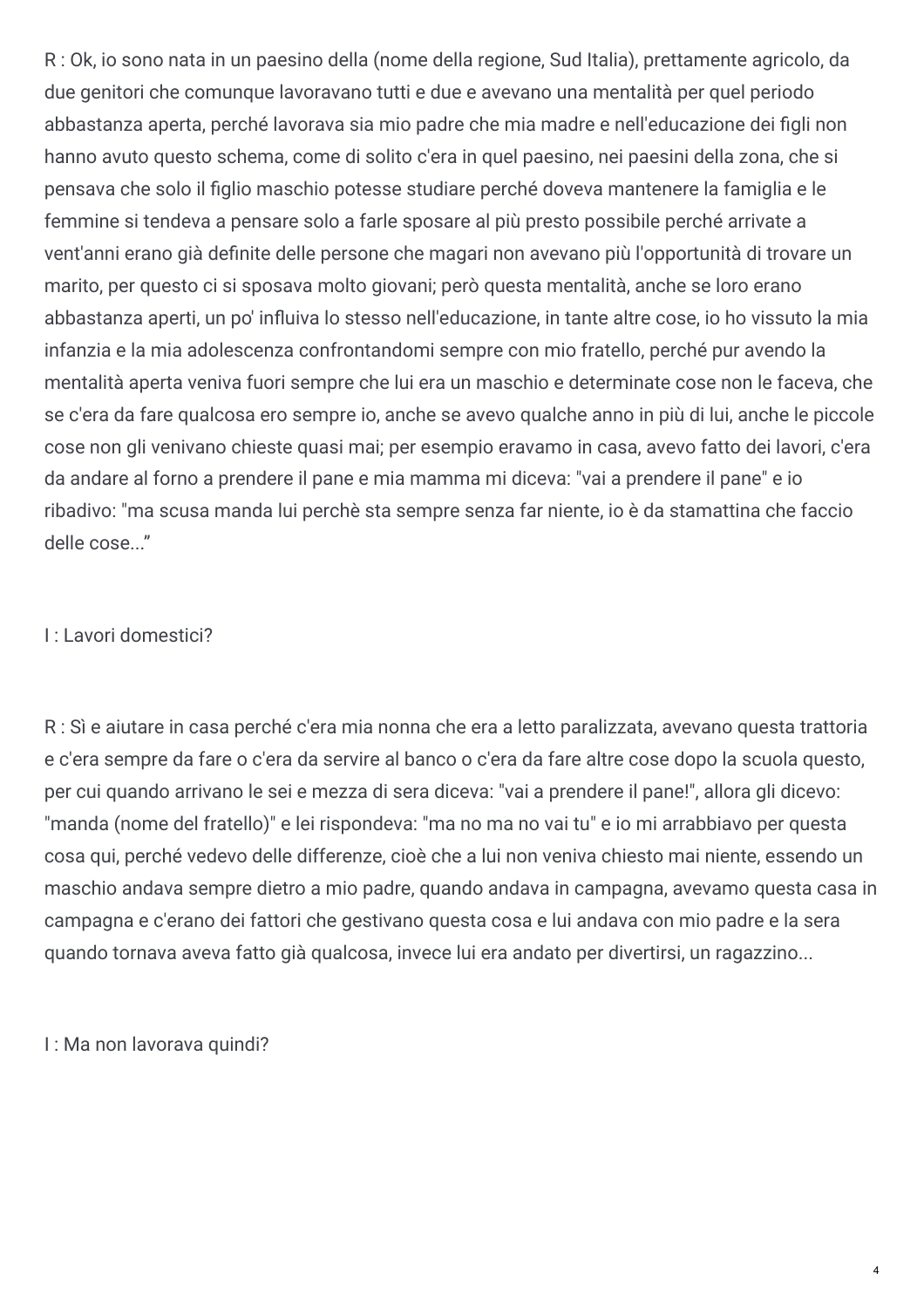R : A quell'età lì no, poi quando è diventato un po' più grandicello poi lavorava ovviamente con lui, però quando era un po' più piccoletto che aveva due/tre anni meno di me, e comunque poteva andare a prendere una pagnotta di pane. Se io dicevo a mia mamma: "manda lui" perché poteva farlo, capito? Lei però non lo mandava mai, lui quando aveva del tempo libero giocava, io non potevo mai avere tempo libero per niente né per giocare... Veniva mia cugina a chiamarmi per andare al cinema o andare a fare una passeggiata, io non potevo mai, perché se avevo finito le faccende di sopra dovevo stare dietro al bancone della trattoria, si vendeva vino, si vendevano le cose, era una specie di bar di paesino, per cui quando mia mamma aveva da cucinare, aveva gente che doveva pranzare, cenare, io dovevo stare al banco, a mio fratello non veniva mai chiesto e questa era una cosa che a me, pur essendo una ragazzina, dava fastidio; pur vivendo in una famiglia che vedevo che era più aperta delle altre comunque mi infastidiva molto e io me la son portata dietro per tanti anni questa cosa, per me era un po' un cruccio, cioè sono femmina, devo fare quel che mi dicono però vorrei che qualche volta dicessero anche a lui di fare qualche cosa. C'è un episodio particolare... lì da noi c'era la festa del paese, avevo quindici anni e volevo andare dalla parrucchiera, allora dico a mia mamma: "ci vado presto stamattina così poi torno..." perché per pranzo c'era gente, c'erano da preparare tante cose, quando sono andata dalla parrucchiera ho fatto un po' tardi, nel momento in cui sono arrivata a casa ce li avevo tutti contro, perché mio fratello avevano dovuto fargli fare qualcosa, insomma questo ragazzo aveva dovuto dare una mano lui perché io non c'ero no? Ed è stata una specie di tragedia, nel senso che me l'hanno fatta pesare tantissimo e io non l'ho accettata, perché dico: "io non vado mai, una volta che chiedo di andare...", sono arrivata un po' tardi, non è questa grande tragedia però comunque erano delle piccole differenze che poi messe tutte insieme alla fine ti pesavano, cioè io per lo meno non le accettavo, mi davano fastidio, perché facevo quello che mi chiedevano però quando alla fine vedevo che per ogni piccola cosa che io o sbagliavo o non facevo venivo subito additata: "ecco, sei stata tutta la mattina dalla parrucchiera, quando hai visto che non te li faceva i capelli potevi tornare subito a casa!", cioè una ragazza di tredici/quattordici anni non può pensare a queste cose, nel senso che... "una volta che mi hanno dato il permesso di andare, adesso li faccio 'sti capelli", capisci? Purtroppo...

I : Ma poi nel crescere, quando diventavate grandi, incominciava ad esserci immagino, la fase del guardarsi attorno, degli innamoramenti, c'erano delle differenze nel modo in cui i genitori reagivano, tra figlio maschio e figlia femmina, oppure no?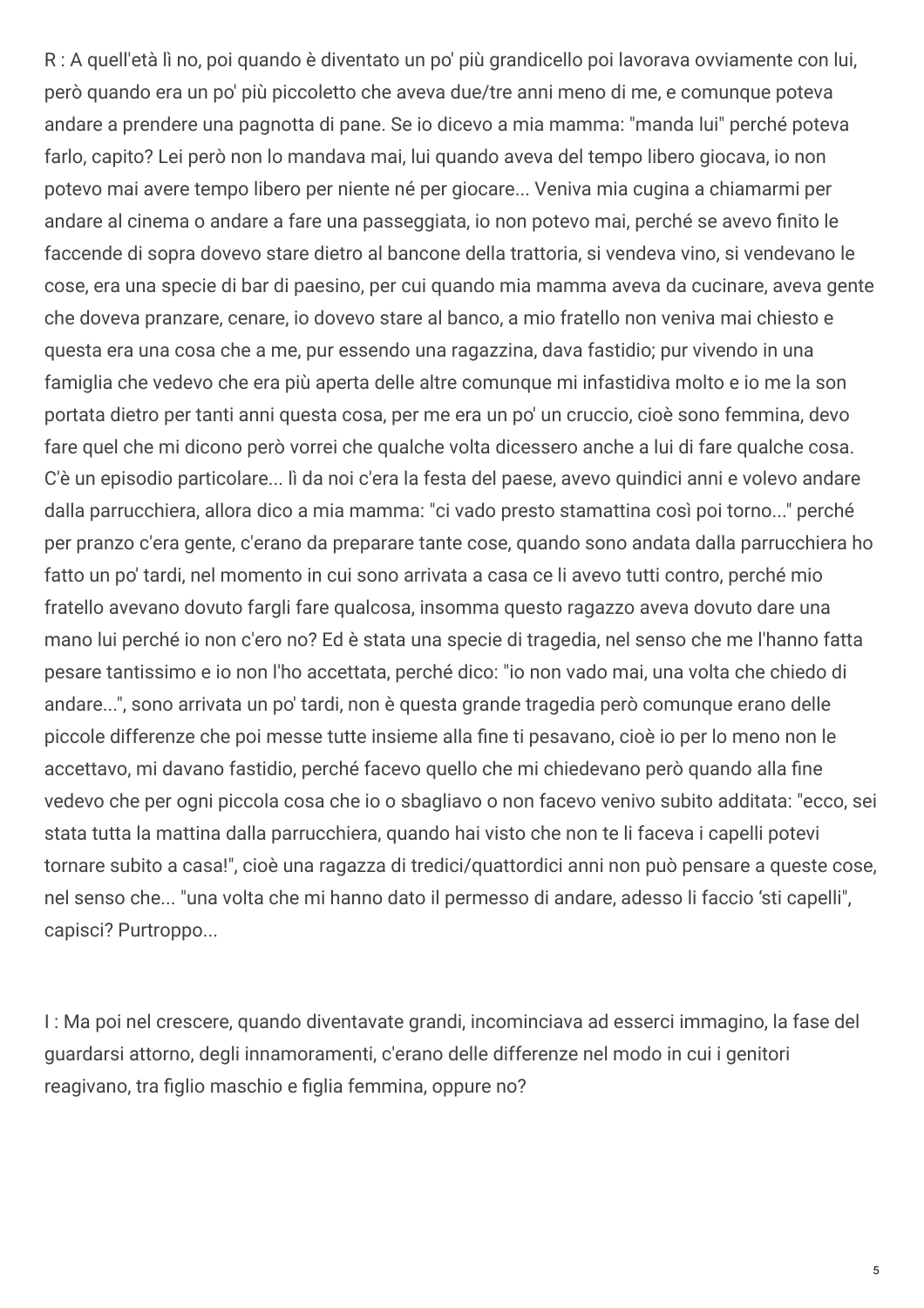R : Ma sicuramente, questa forse nella mia famiglia era l'unica cosa dove si vedeva tantissimo anche da parte di mio padre, perché mio padre era un uomo per quell'epoca veramente aperto, che cercava di capire tutto, no? Io mi trovavo benissimo con mio padre, a parlare con lui, andare con lui, però questa cosa era terribile nel senso che di mio fratello non si parlava mai se aveva delle ragazzine, delle cose, era lui punto.

I : Era implicito che ce le avesse...

R : Era implicito che ce le avesse, che uscisse con gli amici e che quando è diventato grandicello c'erano dei suoi amici che avevano la macchina e andavano fuori, io non so cosa facesse però comunque ce li aveva... Io invece che andavo a scuola nel paese, perché non si andava fuori, c'era una scuola di ragioneria lì in paese, una mattina mi ha fermato un ragazzo con la macchina, che è passato mentre andavo a scuola, mi ha detto che voleva parlare con me e io sono rimasta un po' impaurita, perché comunque avevo sempre il terrore, mio padre era bravo, era molto aperto ma era anche molto severo, e gli ho detto: "no no no vai via, che se lo sa mio padre mi ammazza o ti ammazza!", nel senso che avevo questa cosa perchè sapevo come si sarebbe comportato e alla fine sono andata a scuola terrorizzata, questo ragazzo è andato via e mi ha detto: "se non vuoi stamattina, comunque ti devo parlare", quando sono tornata a casa a pranzo mio padre e mia mamma già sapevano di questa storia, che questo ragazzo mi aveva fermato per strada, io sono tornata tranquilla, mi son seduta per mangiare e vedo che c'era anche mio padre a casa che di solito non c'era a casa, mia mamma mi fa: "con chi hai parlato oggi?", "come con chi ho parlato oggi? con quelli che parlo tutti i giorni", le faccio e poi è intervenuto mio padre dicendom**I:** "guarda che lo so, è inutile che stai lì a dire che non hai parlato con nessuno, è venuto un ragazzo con la macchina che ti ha fermato ecc ecc". Io sono rimasta allibita, difatti io lo sapevo e poi mi ha detto che era stato uno dei professori del paese che era un suo amico, l'aveva visto che si era avvicinato e fermato con la macchina, che mi aveva chiesto qualcosa e subito gliel'ha riferito, per cui questo è un episodio; questo ragazzo continuava a passare davanti a casa nostra con questa macchina, perché lui era un po' più grandicello di me, dunque lo stesso, un giorno ero di sopra con mio nonno e mia nonna e avevamo parlato un po', perché come dicevo prima mia nonna era allettata e poi mi ero sdraiata sul letto vicino a lei, questo ragazzo continuava a girare davanti a casa nostra, che c'era una rotonda con la speranza di guardarmi di vedermi e di incrociarmi, ad un certo punto è arrivato mio padre dalla campagna, ha visto questo che girava con la macchina lì davanti e ha pensato: "sicuramente lei è di sopra e magari quarda dalla finestra, probabilmente è d'accordo...", no? Allora è venuto di sopra senza dire niente è venuto in camera di mia nonna e pensava io facessi finta di dormire e mi ha preso a schiaffi e mio nonno ha cercato di fermarlo per dirgli: "ma cosa vuoi? Perché stai facendo questa cosa qui?", no? Conoscendo anche mio padre che non era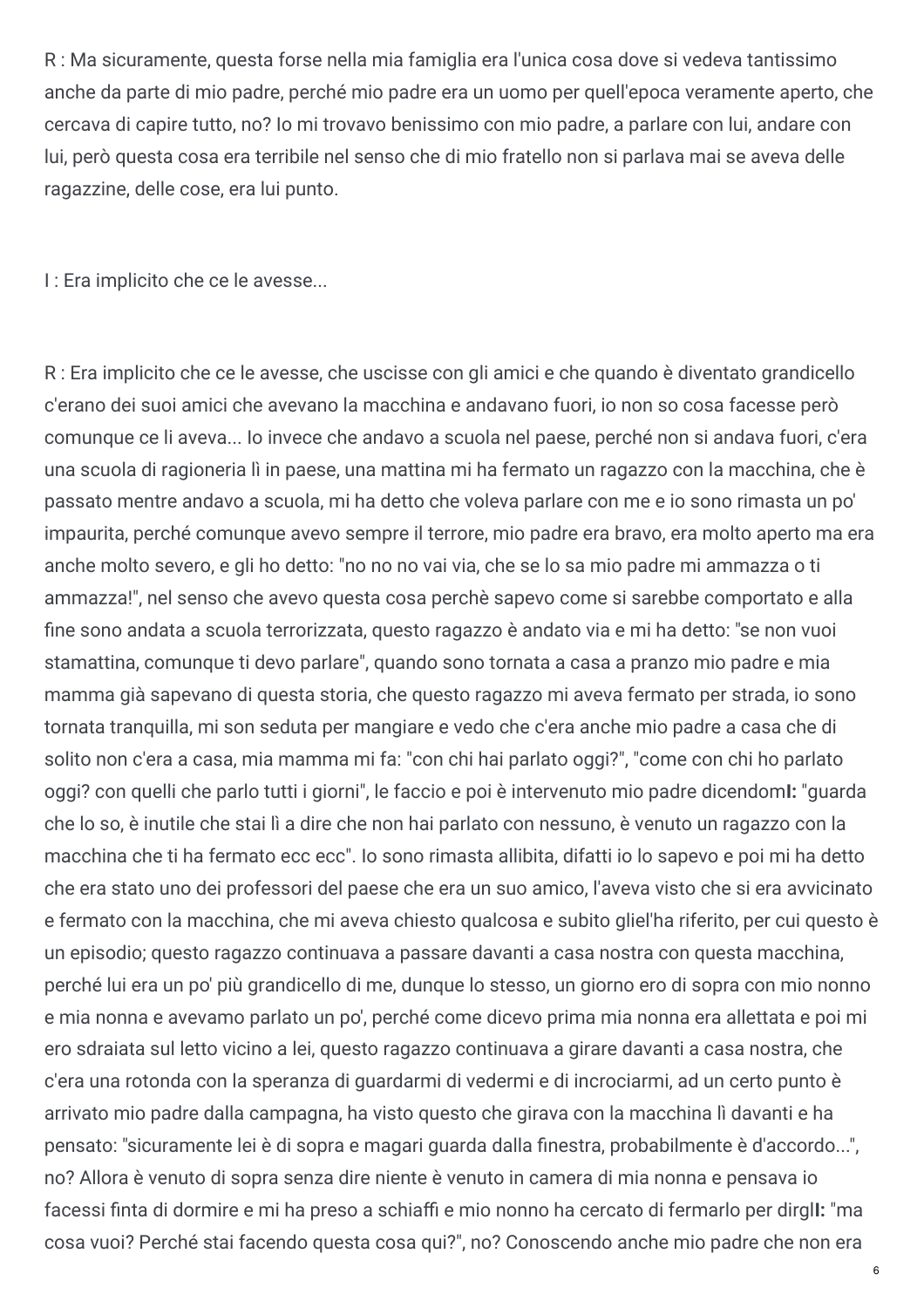uno che picchiava i figli, mai non ci ha picchiati, l'unica volta che mi ha preso a sberle è stata quella volta lì e lui gli fa: "sì, perché lei stava alla finestra, probabilmente c'è questo ragazzo che continua a girare qui davanti, io non voglio queste situazioni così..." e mio nonno gli fa: " guarda che lei è da un'ora e mezza che è qui sul letto con noi", per cui allora si è fermato, è rimasto male e poi mi ha detto: "scusa, però io ho visto questo che girava lì davanti così e mi ha dato fastidio, allora prima di andare a prendere lui son venuto su perché pensavo che lei fosse alla finestra a quardare o a..." capisci? Insomma quelle situazioni un po' così, in quei paesi lì erano così purtroppo, anche perché questo succedeva perché secondo loro era una cosa brutta il fatto che questo ragazzo girasse lì davanti, la gente poi guardava, vedeva, la gente è molto pettegola nei paesini, allora se vedevano questo che girava lì davanti non è che dicevano: "ah quello lì girava davanti a casa di tizio" e incominciavano a farci tutti i lavoretti intorno, il coroncino a dire: "ah ma quello è fidanzato con quella" e tu dopo tre giorni ti trovavi che eri fidanzata e ti dovevi già sposare con qualcuno, senza nessuno motivo e questa era la differenza enorme che c'era tra ragazzo e ragazza nei paesi, era veramente pesante, io poi sono una persona che non ha mai accettato questa sottomissione delle donne, proprio non mi è mai mai piaciuta, non l'ho accettata durante l'adolescenza e non l'ho accettata neanche dopo; io a diciott'anni, mi sono sposata però non ho mai accettato questa cosa di essere sottomessa ad un uomo o a chicchessia, io ritengo che le persone devono essere trattate allo stesso modo, uomo e donna, bisogna avere rispetto delle persone, non perché sei un uomo hai più diritto ad avere rispetto e se tu sei una donna hai meno diritto, perché io vedevo anche l'esempio dei miei genitori, pur essendo in quegli anni, pur vivendo in un paesino così, si son sempre portati rispetto reciproco, lavoravano tutti e due per portare avanti la famiglia e per fare le cose insieme, non li ho mai visti una volta litigare, non ho mai visto mio padre dire a mia mamma: "no tu fai questo, no tu fai quell'altro", mai, questa è una cosa che veramente ho sempre ammirato nella mia famiglia, erano molto uniti per portare avanti la loro famiglia, punto.

I : Non c'era qualcuno che primeggiasse nella presa delle decisioni o…?

R : No, assolutamente, mio padre lo ritenevo una persona molto intelligente, molto portato per fare le cose. Lui è stato uno dei primi in quel paesino lì che aveva la macchina, uno dei primi che si è comprato dei trattori, dei mezzi agricoli, è stato uno dei primi che ha avuto una stalla di mucche molto grande, con delle persone che ci lavoravano dentro, ha provato di tutto, lui ha fatto la guerra poi è andato in (nome del paese) per vedere di trovare uno sbocco alla sua vita, ci è stato un po' di tempo e ha detto che non era una cosa che andava bene per lui perché preferiva stare vicino alla sua famiglia e fare delle cose nel suo paese, in realtà poi ha fatto qualcosa anche lì, però non c'era nessuno che primeggiava, perché qualsiasi decisione che bisognava prendere, la sera ne parlavano e decidevano sempre insieme, questa è stata una cosa che mi è piaciuta molto della mia famiglia.